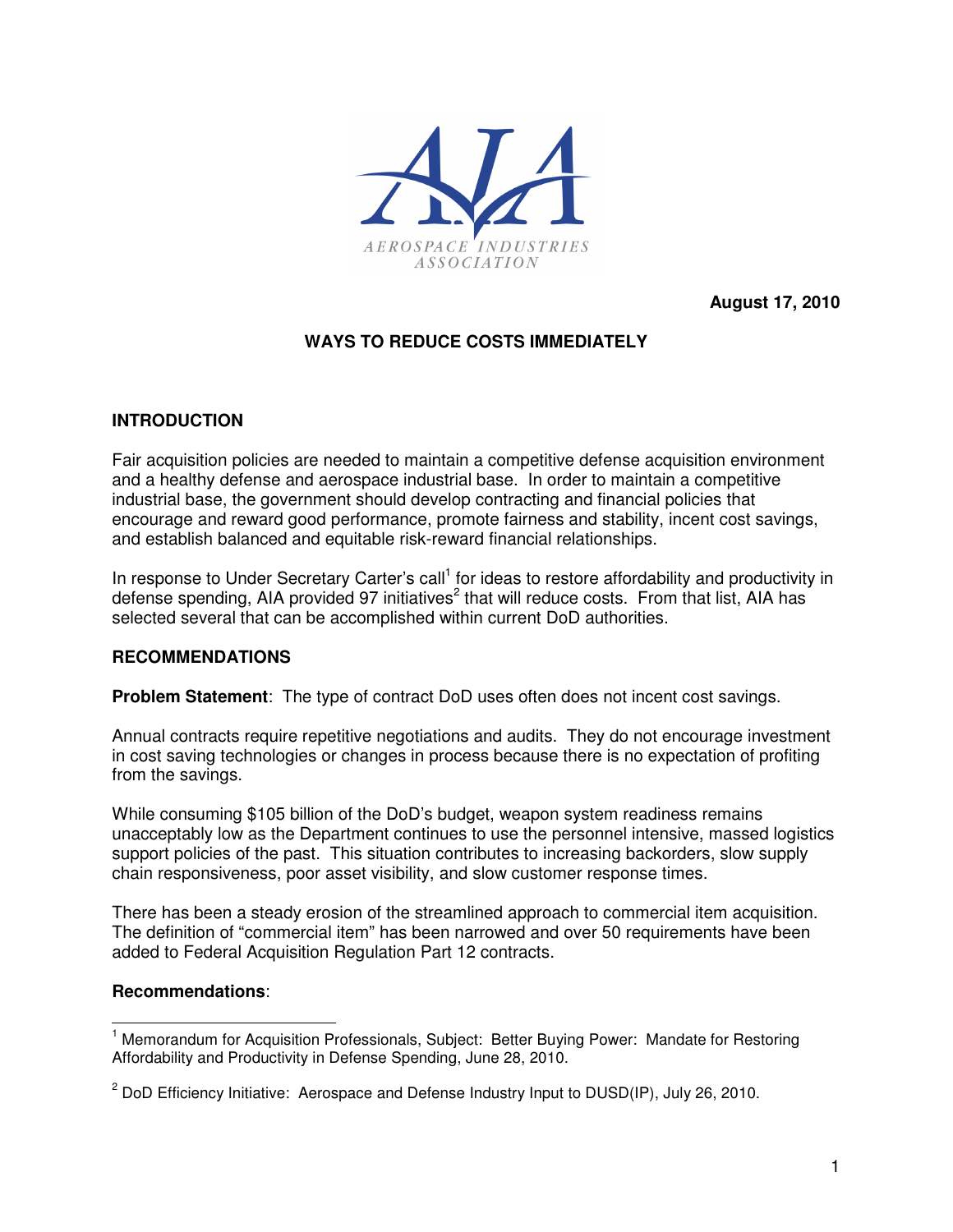- 1. Propose additional multi-year procurements.
- 2. Increase the use of long term performance- and outcome-based product support contracts.
- 3. Expand the definition of commercial products to include defense products with competitive direct commercial sales to foreign governments and buys "of a type" and use commercial-type contracts for commercial items.

**Savings:** The use of multi-year procurements allows industry to strike more favorable deals with subcontractors and encourages industry to make investments that reduce future costs. Administrative costs for annual proposals, audits, fact finding, and negotiations are also reduced. Multi-year procurement savings can exceed 10 percent. The General Accountability Office reported<sup>3</sup> that the median multi-year procurement savings for aircraft candidate programs in the 1980s was 10.7 percent and in the 1990s-2000s was 7.2 percent.

Performance- and outcome-based product support contracts provide incentives to increase measurable capability rates while decreasing costs. The OSD Product Support Assessment Team reported that performance-based logistics agreements have saved or avoided over \$1 billion in cost. Comparing FY04 to FY09 dollars per flight hour for one large aircraft platform shows a 28 percent decrease in cost while maintaining an 84-85 percent mission capable rate.

The benefits of employing commercial item acquisition processes are many and widely recognized. The DoD Inspector General's office identified the benefits of commercial acquisition in its audit report, D-2006-115, Commercial Contracting for the Acquisition of Defense Systems, September 29, 2006. Expanding the definition of commercial items allows companies to gain the benefits of using Federal Acquisition Regulation Part 12, so that the government can receive state-of-the-art technology without the delays attendant to its own development process and at a market tested price that compensates producers for their own investments, the costs of which are spread over a considerably larger customer base. Sales to foreign customers are highly competitive, so DoD should be able to use pricing on such contracts in lieu of certified cost or pricing data when it buys the same product. Cost data can be obtained for changes from the equipment sold overseas.

**Problem Statement**: The current proposal and negotiation process is lengthy and cumbersome and often results in unfairly low returns for contractors.

Contracting Officers assume a reasonable price can only be based on the submission of voluminous cost data – even for commercial items where data may not be available in the form demanded and for items with several lots of production history. Contractors have had to submit extensive amounts of cost data for the C-17 (63,000 pages), F-22 multi-year (94,000 pages), and F-18 (20,000 pages) even though all three aircraft have extensive incurred cost history. Such extensive data submissions take time and effort to compile and review which protracts procurement lead times, increases overheads, and wastes the time of people who could be employed more productively.

Forward pricing rate agreements were instituted to save the time of having to negotiate rates for each contract and so that experts could deal with the unique issue related to rates. Lately, the government has stopped negotiating forward pricing rate agreements, leaving rates to each individual negotiator. This results in significantly longer negotiations and increased costs in

 3 General Accountability Office, GAO-08-298, "DEFENSE ACQUISITIONS: DOD's Practices and Processes for Multiyear Procurement Should Be Improved," February 2008, Table 3.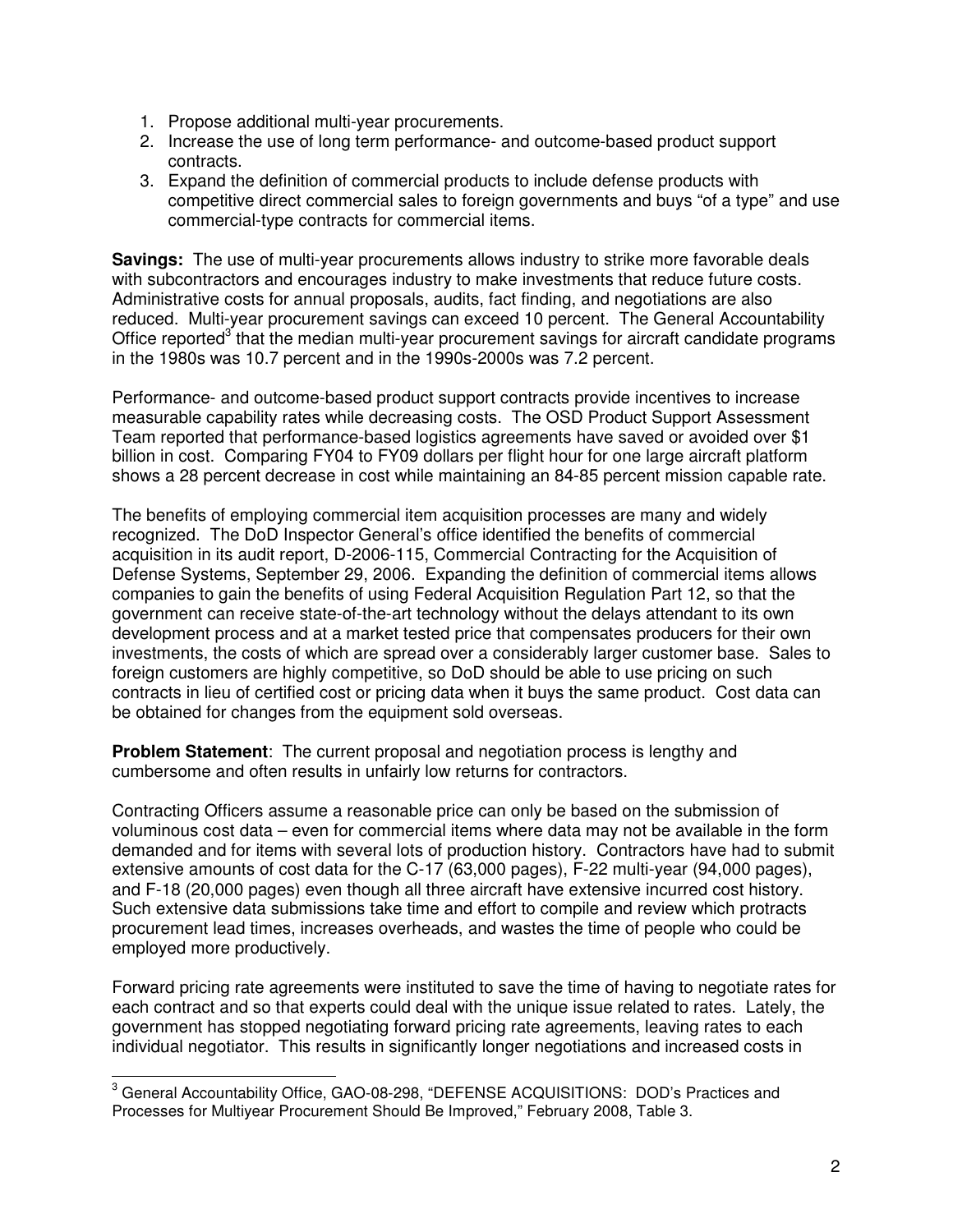personnel time while at the same DoD anguishes because contracts are not being definitized timely. For some companies rate agreements have not been completed in over a year and one major prime contractor has no rate agreements in place at its largest locations.

Defense industry profitability lags significantly behind its industrial peers. Earning a fair return allows the industry to compete for needed resources, provide economic value to its investors, cover legitimate business costs, and continue to provide the best defense systems in the world. In February 2009, the Institute for Defense Analysis, under contract to the Department of Defense, released a report, "Defense Department Profit and Contract Finance Policies and Their Effects on Contract and Contractor Performance." The report states that the margins for the defense industry are lower than companies in other sectors. The recent history depicted in the following chart demonstrates that the Defense Industry has had the lowest profit performance (operating margins) of any major industry.





Source: Bloomberg; analysis by CSIS Defense-Industrial Initiatives Group Notes: (1) CSIS Defense Index comprises 34 publically-traded companies with majority of revenues derived from defense business. (2) For the S&P 500 CSIS obtained historical data for the period 1988-2009 for the constituents as of July 2010.

For many years DOD has used the Weighted Guidelines to develop profit positions on negotiated contracts. Recently, DoD has arbitrarily cut profits that are offered, often citing the need to save money for DoD or because contractors do not deserve profit on subcontracts.

#### **Recommendations**:

- 1. Reduce the volume of cost or pricing data for all proposals, especially for those where such data does not already exist or for re-procurements when no significant changes have occurred.
- 2. Re-institute timely enterprise-wide rate negotiation and use of forward pricing rates.
- 3. Eliminate serial reviews of contractor proposals prior to negotiation.
- 4. Reinvigorate the use of weighted guidelines to develop profit objectives. Recognize contract technical difficulty and contractor cost saving initiatives.